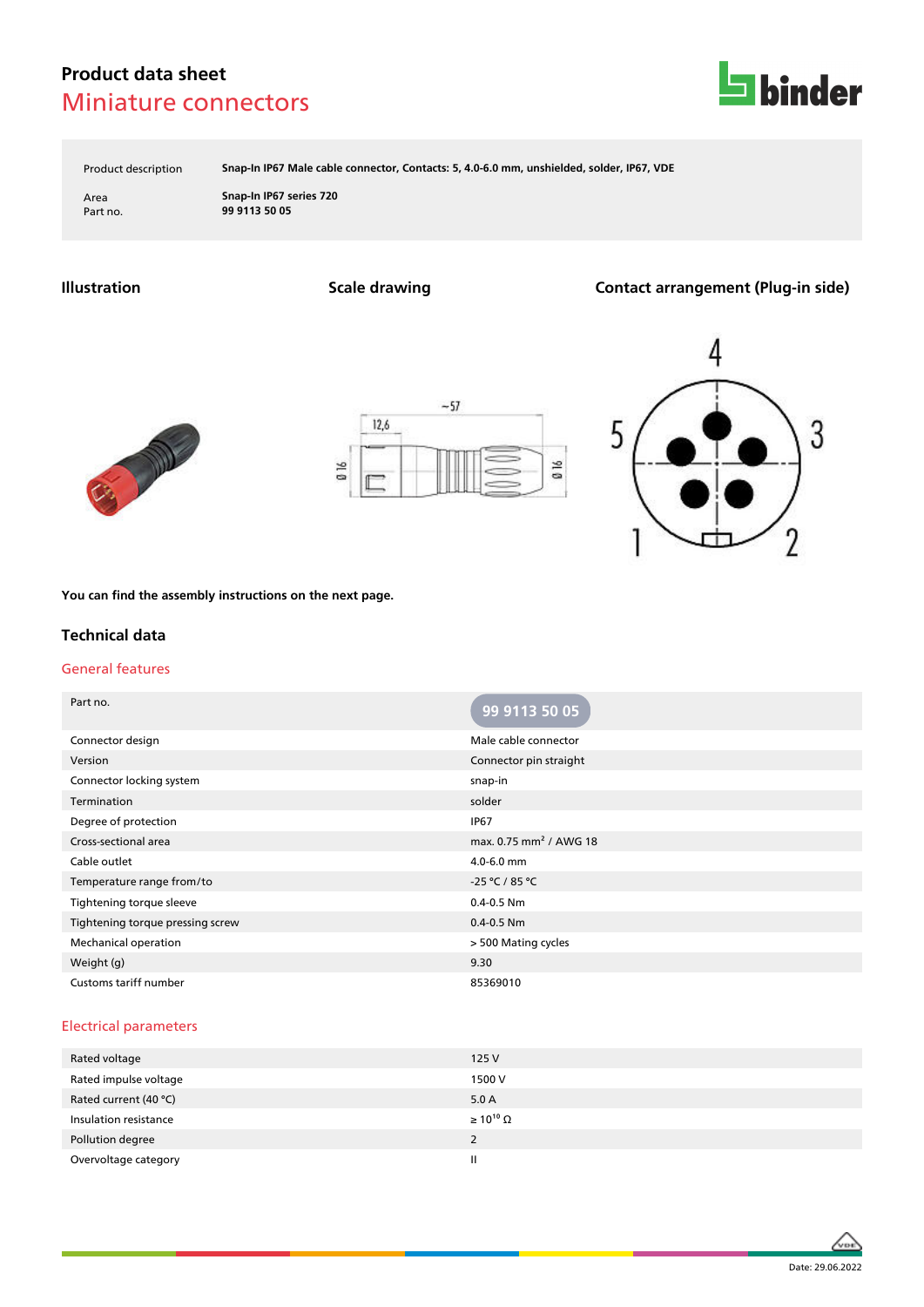# **Product data sheet** Miniature connectors



Product description **Snap-In IP67 Male cable connector, Contacts: 5, 4.0-6.0 mm, unshielded, solder, IP67, VDE**

Area **Snap-In IP67 series 720** Part no. **99 9113 50 05**

Insulating material group II and the control of the control of the control of the control of the control of the control of the control of the control of the control of the control of the control of the control of the contr EMC compliance unshielded

### Material

| Housing material        | PA                                                           |
|-------------------------|--------------------------------------------------------------|
| Contact body material   | PA (UL94 HB) red                                             |
| <b>Contact material</b> | CuZn (brass)                                                 |
| Contact plating         | Au (gold)                                                    |
| <b>REACH SVHC</b>       | CAS 96-45-7 (Imidazolidine-2-thione)<br>CAS 7439-92-1 (Lead) |
| SCIP number             | f278e38a-7fde-4ebf-9b91-3547287d2847                         |

### Authorization/approvals

| Approvals              | <b>VDE</b>  |  |
|------------------------|-------------|--|
|                        |             |  |
| <b>Classifications</b> |             |  |
|                        |             |  |
| eCl@ss 11.1            | 27-44-01-02 |  |
| <b>ETIM 7.0</b>        | EC002635    |  |

## Declarations of conformity

Low Voltage Directive 2014/35/EU (EN 60204-1:2018;EN 60529:1991)

## **Assembly instructions**





- 1. Bead sleeve, seal, pinch ring and pressing screw to cable.
- 2. Dismantle cable to 15 mm length.
- 3. Strip and connect single wires.
- 4. Screw the sleeve onto the assembled contact insert.
- 5. Push seal and pinch ring into the sleeve and tighten it with the pressing screw.